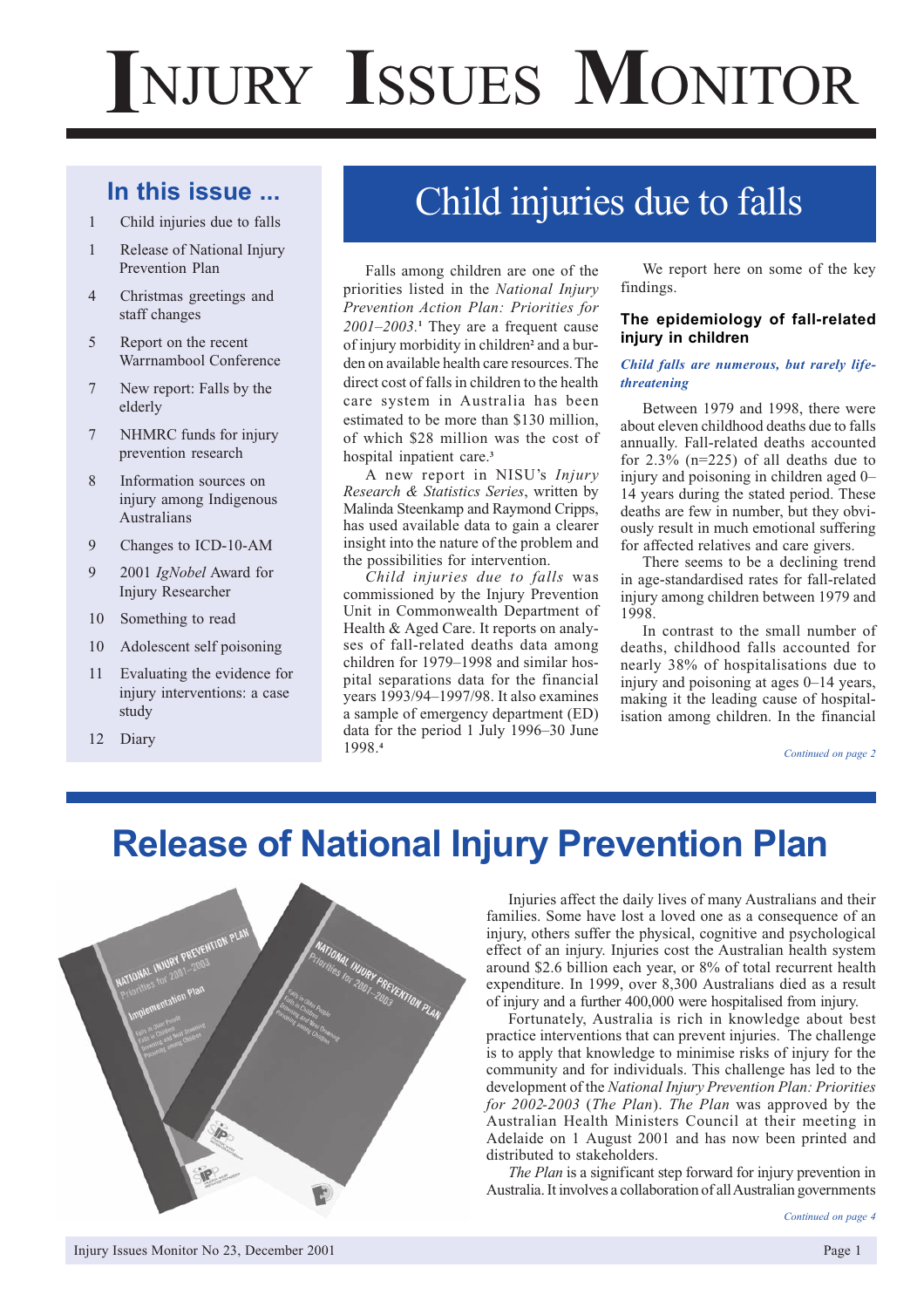# Child injuries due to falls

*Continued from page 1*

year 1997/98, this equated to 25,401 hospitalisations.

Hospitalisations data are available for the five financial years 1993/94 to 1997/98. No clear trend for fall-related hospitalisation among children was noted.

About 40% of the children who were admitted for a fall-related injury were discharged on the same day they were admitted. Of the remaining cases, about 70% (n=21,988) were discharged after one day, but nearly 11% (n=1,815) were hospitalised for three days or more.

ED data from Victoria indicate that accidental falls account for a large number of ED presentations due to injury. The Victorian Emergency Management Dataset (VEMD) data showed that around 42% of ED presentations to participating VISAR hospitals among children were due to fall-related injury.**<sup>4</sup>**

In 1997/98, nearly 87% of the 16,719 VEMD cases of fall-related injury were discharged home after treatment. About 15% of the cases were admitted (to a ward or within the ED) or were transferred to another hospital. No deaths were recorded among the ED cases for 1997/98.

Between 1996/97 and 1998/99, case numbers of fall-related ED presentations due to falls increased by about 11%. However, it is uncertain whether this change reflects an increase in the incidence rate of fall-related injury among children recorded in the VEMD.

In addition to the large number of fallrelated cases presenting to hospitals and being admitted, it is likely that many other fall-related cases among children are treated by general practitioners.**5,6,7**

### *For a notable number of falls, the outcomes are more serious*

Among hospitalised cases, fractures to the radius and ulna resulted in large case numbers (n=6,901 cases) and the largest total length of stay (LOS; n=9,488 days), even though the average LOS per case was less than one day.

Fractures of the femur contributed relatively few cases among hospitalisations (n=411 cases), but resulted in the second largest total LOS (n=4,441 days). These diagnoses also had the longest average LOS per case, i.e. more than ten days for fractures of other and unspecified parts of the femur and more than eight days for fractures involving the neck of femur.

Head injury also contributed significantly to the burden of fall-related injury among hospitalisations. Intracranial injury (n=2,114 cases) and skull fractures (n=657 cases) together accounted for 18% of case numbers and the third largest total LOS (n=4,268 days).

Fall-related cases with more severe injuries have the potential for chronic morbidity and disability, e.g. certain fractures that do not heal well or longterm consequences of traumatic brain injury. Due to limitations of the data sources, little insight about such longterm outcomes of severe cases could be gained from the data analysed for this Report.

### *There is an association between fall outcome and children's age and sex*

Among fall-related **deaths**, the 0–4 year olds made up about 50% (n=107) of the cases, whereas the 5–9 year old age group accounted for 20% (n=45) of fallrelated deaths. In contrast to deaths, the 5–9 year age group accounted for about 40% (n=10,328) of the **hospitalisations**, while the 0–4 year olds made up about 29% (n=7,244). Older children (those aged 10–14 years) made up similar proportions among fall-related deaths and hospitalisations resulting from falls, i.e. around 31% (n=73 for deaths and n=7,829 for separations).

Children aged **0–4 years** generally suffered more head and face injuries than the other two age groups. A contributing factor to this may be that in children under four years, the head of a young child is proportionally bigger and heavier than for older children. Young children may also be less likely to break their falls by using their hands, especially for those younger than 1 year.

At **ages 5–9 years**, physical development (including increased skill to use upper limbs to break a fall) may help to reduce head and facial injuries. In addition, these children are more capable of climbing and this may lead to more falls from heights. As a consequence the frequency of injury to the forearms increases in this age group.

More **children aged 10–14** years sustained fractures of the lower limb than younger children. However, the proportion for fractures of the upper limb were similar for age groups 5–9 years and 10–14 years.

### *Children's behaviour and stage of development play an important role*

Hospitalisation data showed that **children aged 0–4 years** were often injured at home (i.e. about 50%) and that nearly 60% of the cases in this age group were due to falls from one level to another (E884). For this age group, falls from one level to another more often involved furniture, such as a bed (E884.4) or chair (E884.2), than for the other two age groups. Falls from playground equipment (E884.1) was less prominent in this age group than for the 5–9 year age group.

VEMD data reinforced that, for children aged 0–4 years, most of the fallrelated injuries presenting to EDs occurred at home (78%) and that most fall-related injuries resulted from low falls (i.e. about 90%).

Compared to the younger age group, **5–9 year olds** had less injuries resulting in hospitalisation occurring at home (22%). For the 5–9 year old age group, more hospitalised injuries happened at other venues such as place of recreation or sport (15%), or public buildings, which includes schools, (14%). Also, for this age group about 60% of the fall-related injuries were from one level to another (E884). Of these falls, a larger proportion involved playground equipment (E884.1) than for children aged 0–4 years. Also, more 5–9 year olds (especially 5–9 year old boys) were hospitalised because of falls from trees (E884.3).

VEMD data showed that a smaller proportion of fall-related cases for 5–9 year olds that presented to EDs occurred at home (47%), whereas injuries occurring at school, day care or other public administration areas accounted for more than 25%. Also, high falls and other types of falls made up a larger proportion of falls among the fall-related ED presentations recorded in the VEMD.

For **10–14 year olds**, even less hospitalised injuries occurred at home (12%), whereas places of recreation and sport made up nearly 25%. Public buildings (which includes schools and day care centres) also made up a notable proportion (11%). Falls from one level to another (E884) accounted for a smaller proportion of injuries than for the other two age groups, i.e. about 28% compared to just under 60% for both the 0–4 and 5–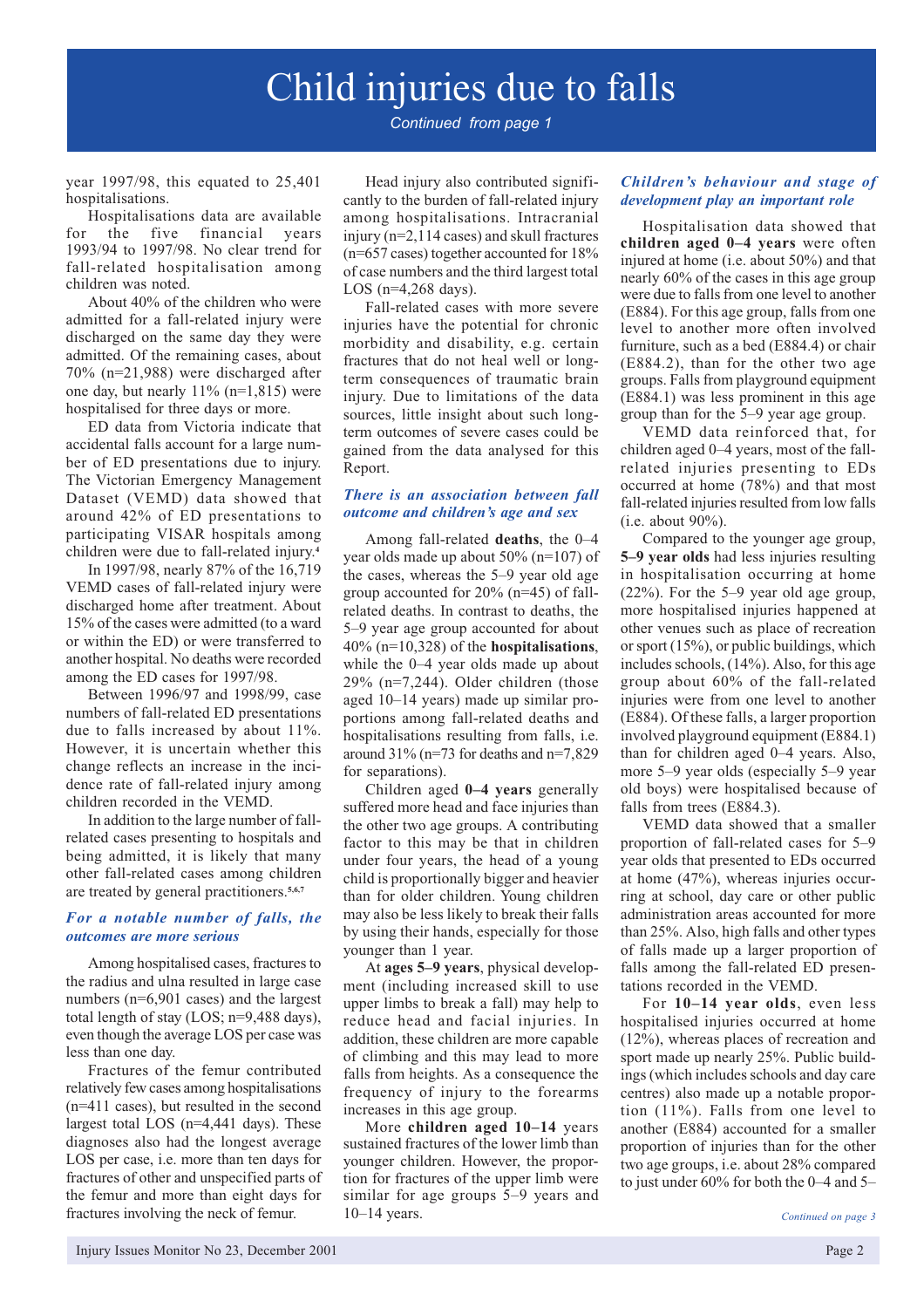### Child injuries due to falls

*Continued from page 2*

9 year olds. Falls on the same level from collision, pushing or shoving by or with another person (E886) accounted for nearly as many cases as those coded to E884. Most of the falls coded to E886 could be attributed to sports-related activities. Falls on the same level from slipping, tripping or stumbling (E885) also made up a notable proportion in this age group.

For deaths and hospital separations data, case numbers and rates for **males** are higher than for **females.** Case numbers and proportions in the VEMD data are also higher for males. These findings may reflect higher risk taking behaviour in males.

The differences between males and females are most noticeable in the **10–14 year age group**. One particular type of injury where males outnumbered females four to one was sports-related falls (i.e. those coded to E886.1). There may be several reasons for this. Boys have higher participation rates in sports than girls**<sup>8</sup>** ; the type of sports they participate in may have higher injury rates; or boys may play sports in a more physically aggressive manner which more often results in more injuries and/or more severe ones. The data sources employed in this Report do not provide an insight into issues of exposure. Interestingly, many more females aged 10–14 years than males in the same age group were injured in falls from trampolines (E884.5), whereas more males than females fell from trees.

### *The height of a fall plays an important role in injury outcome*

Among fall-related deaths, **falls from or out of buildings (E882)** made up a significant proportion for all age groups (27%), whereas these falls only accounted for small proportions of hospitalisations (less than  $4\%$ ).

The role of the height involved in the fall is also illustrated by **falls coded to E884** (i.e. falls from one level to another). For these deaths, falls from cliffs (E884.1) made up about one-third of all the falls coded to E884. In contrast, hospitalisations due to falls from cliffs (E884.1) represented less than 1% of all hospitalised falls coded to E884.

### **Conclusions**

### *It is necessary to target fall-related injury research and interventions*

The Report identified **specific clusters** of fall-related injury that warrant attention and intervention, e.g. among 5– 9 year olds a large proportion of fallrelated is associated with playground equipment.

A systematic approach to describing these clusters is provided by a **fall-related injury matrix**, with four action areas forming the rows and three childhood age groups the columns (Table 1). Relevant clusters are listed within each of the resulting cells.

The report also stresses the need to keep a **strategic oversight** on what work is being done on specific clusters of fallrelated injury and whether work in these areas is progressing.

Much of the information necessary for the design and implementation of initiatives to prevent fall-related injury is not found in surveillance data and additional and complementary approaches are needed. Such approaches include case control studies, surveys of risk behaviour, etc.

The body of knowledge about fallrelated injury is increasing and a number of developments in this regard is also taking place.

A list of current research and developments regarding some of the clusters is included in the report.

### *Ways of improving available data*

The report makes some specific suggestions about how the data currently used to monitor the incidence of fallrelated injury could be improved.

**A free copy of this report can be downloaded, in** *pdf* **format, from the RCIS Website: www.nisu.flinders.edu.au/ pubs/reports/2001/childfalls.php Printed copies are also available. To enquire about the latter, please contact Malinda Steenkamp, Tel: 08 8374 0970. Any questions about the contents of the report should be addressed to the authors, Malinda Steenkamp, E-mail: malinda.steenkamp@nisu.flinders.edu.au or Raymond Cripps, E-mail: ray.cripps@nisu.flinders.edu.au**

| <b>Action area</b>                       | Age group                                                                         |                                                                                                                                                                        |                                                                                                                                                                        |
|------------------------------------------|-----------------------------------------------------------------------------------|------------------------------------------------------------------------------------------------------------------------------------------------------------------------|------------------------------------------------------------------------------------------------------------------------------------------------------------------------|
|                                          | 0-4 years                                                                         | 5-9 years                                                                                                                                                              | 10-14 years                                                                                                                                                            |
| Furniture/nursery<br>items               | Nursery furniture<br><b>Beds</b><br>Chairs<br>Tables<br>Baby walkers<br>Bunk beds | <b>Bunk beds</b>                                                                                                                                                       | <b>Bunk beds</b>                                                                                                                                                       |
| Recreation/sports                        |                                                                                   | Small wheeled equipment<br>(skate boards, in-line skates)<br><b>Bicycles</b><br>Play equipment, including<br>trampolines<br>Sporting activities and specific<br>sports | Small wheeled equipment<br>(skate boards, in-line skates)<br><b>Bicycles</b><br>Play equipment, including<br>trampolines<br>Sporting activities and specific<br>sports |
| Structural aspects of<br>the environment | Stairs and steps                                                                  | Stairs and steps                                                                                                                                                       |                                                                                                                                                                        |
| Other                                    | Falls from heights<br>resulting in death                                          | Falls from heights resulting in<br>death                                                                                                                               | Falls from heights resulting in<br>death                                                                                                                               |

**Table 1: Proposed matrix for fall-related injury in children**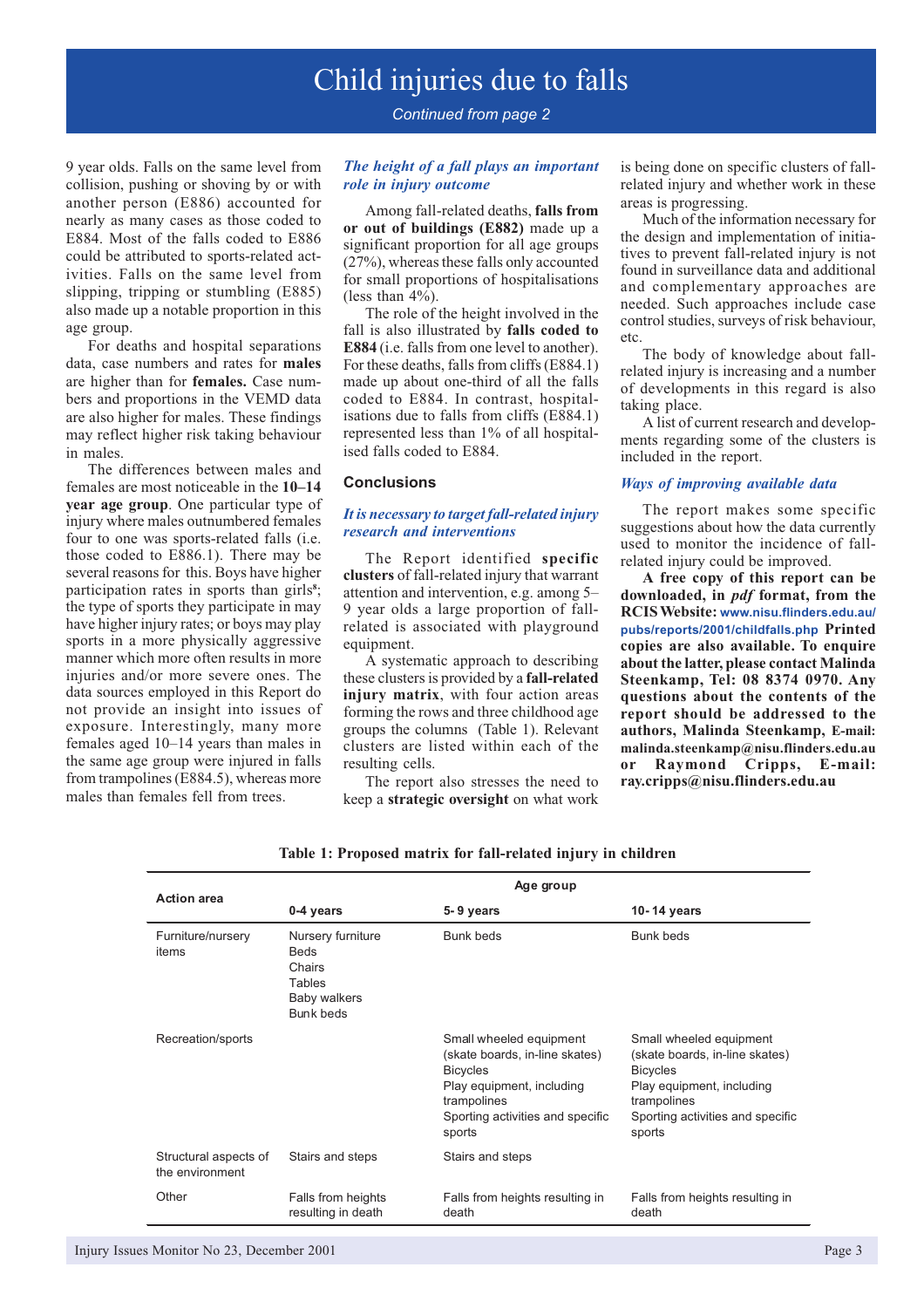# **Release of National Injury Prevention Plan**

### **Continued from page 1**

as well as expert advice from non-government agencies, professional bodies and industry organisations to reduce the incidence and severity of injury in the community.

*The Plan* identifies strategies, actions and best practice evidence-based interventions to assist in reducing injuries in four priority areas. It encourages implementation of these activities through collaboration and the establishment of partnerships within jurisdictions and across sectors. *The Plan* also identifies key sectors that have responsibilities for these activities and goes further to clarify potential key partners. It also includes a comprehensive list of stakeholders who may have a role in preventing injuries.

Responsibility for implementing *The Plan* rests with the

Strategic Injury Prevention Partnership, a group that was established by the National Injury Prevention Partnership. SIPP is made up of jurisdictional representatives as well as members from the Australian Institute of Health and Welfare, the Department of Treasury (Consumer Affairs Division), the National Health and Medical Research Council and the Australian Injury Prevention Network.

*The Plan* **and its accompanying** *Implementation Plan* **can be downloaded from: www.nphp.gov.au/sipp/index.htm**

**For more information, contact Paul Sayers at the Strategic Injury Prevention Partnership Secretariat, Injury Prevention Section, Department of Health and Aged Care, Tel: 02 6289 8074, Email: paul.sayers@health.gov.au**



# *Christmas greetings to all our readers*



*From left to right:* Chris Wendt, Peter O'Connor, David Robley, Renate Kreisfeld, Steve Trickey, James Harrison, Malinda Steenkamp, Raymond Cripps, Sugala Pathegama, Stacey Wendt, Yvonne Helps

Everyone at the Research Centre for Injury Studies wishes you a very merry Christmas, a relaxing holiday break, and an exciting and rewarding new year! We look forward to serving you again in 2002.

We recently welcomed two new staff members into the fold. Yvonne Helps and Sugala Pathegama have joined us on shortterm contracts in the first instance. Yvonne's

background is in psychology. Sugala originally practised medicine in Sri Lanka. Most recently, she has completed a Masters in Public Health at the University of Adelaide.

Judy Carman left us earlier this year. We also farewell David Robley, our longeststanding staff member, who will be relocating to New Zealand this month, where his wife has taken up a new position.

Many people will remember David as one of the team that developed the Injury Surveillance Information System (ISIS), which served the injury prevention community for several years as a mechanism for identifying a wide range of injury hazards. We wish him well, and are confident he will enjoy his new 'semiretired' status.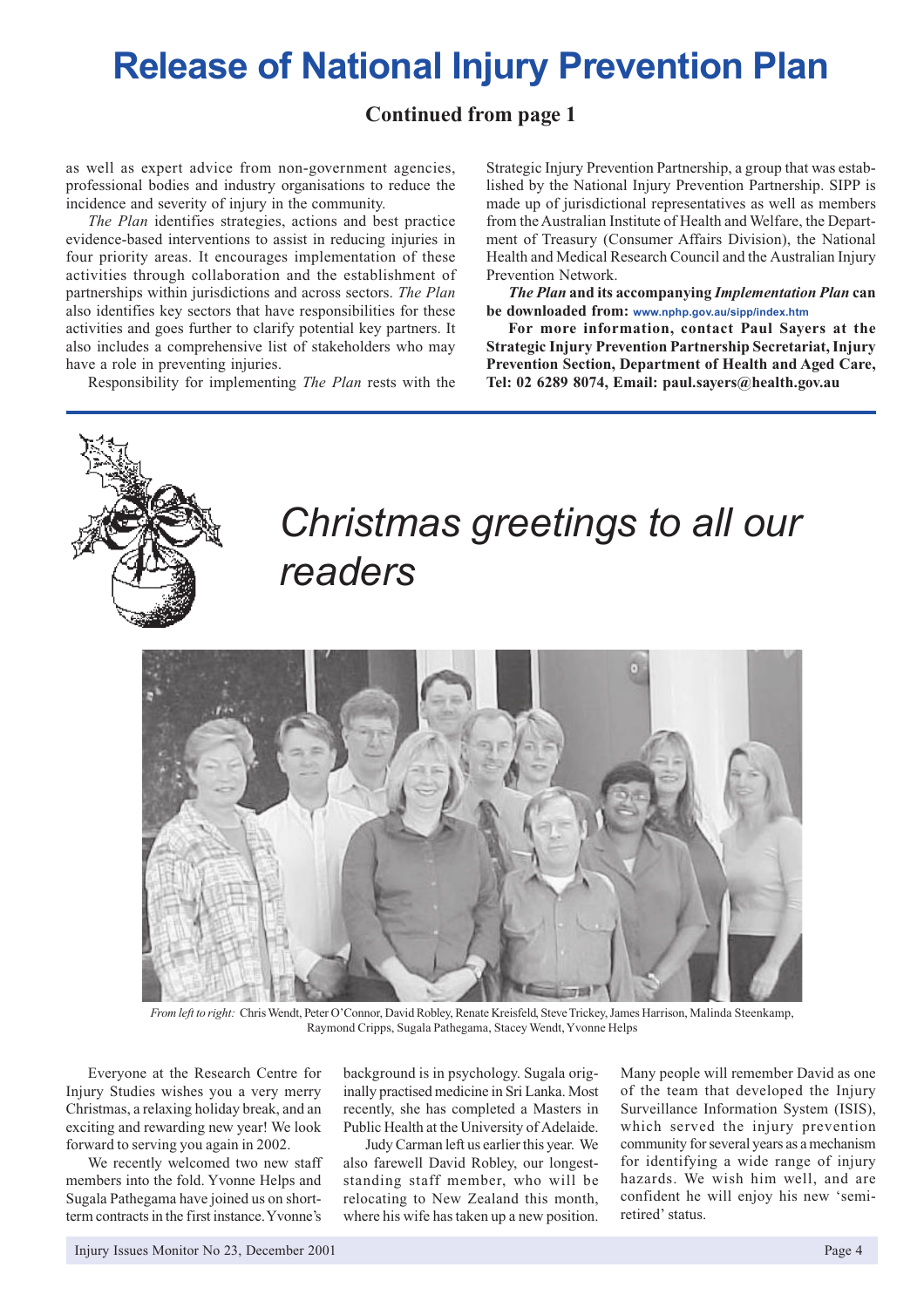# **Here's what happened in Warrnambool ...**

Around 200 people attended the 5th National Injury Conference held in Warrnambool in November. This was the first of these conferences to be held in a regional centre of Australia. The conference was linked with the 4th National Farm Injury Conference.

The feedback received has generally been very positive. The modest size of the conference was highly conducive to networking, and it was soon apparent that contact and discussion between delegates was crossing traditional sectoral and disciplinary boundaries, something which has been an on-going objective of these national conferences.

The contributions of many people in Warrnambool played a key role in the success of the conference. Particular mention is made here of the efforts of **Daryl Pedler,** Chair of the Organising Committee; **Terry Clift,** who did much of the preparation and management**;** and **Marie Togni** and **Janet O'Connor,** who provided secretariat support. Warrnambool made conference delegates very welcome.

#### *Prize winning papers*

Conference 'talent scouts' were present at all sessions and two prizes were awarded for outstanding papers: **Rod McClure** of the University of Queensland for his paper "Appropriate indicators for injury control?" and **Douglas Brown** of the Limestone Coast Division of General Practice in Millicent, SA, for his paper "A regional plan in action for the prevention of falls in the elderly in rural South Australia."

#### *Student bursaries*

The Conference was again able to introduce 'new blood' by sponsoring the attendance of postgraduate students. Student bursaries were awarded to three students active in the injury area: **Kerianne Watt** and **Riana Nugrahani**, both from the School of Population Health at the University of Queensland; and **Heidi Lindner** of the School of Health & Environment at Latrobe University.

#### *Annual AIPN Awards*

The Australian Injury Prevention Network used the Conference Dinner as the venue for presenting its annual awards.

The *AIPN Award for Practice* went to **Sharon Landers**, the Public Education Officer with the Metropolitan Fire and Emergency Services Board in Victoria. Sharon was recognised for her role in gaining recognition for and by the fire and emergency services of their pivotal role in primary prevention. She has been instrumental in the implementation and evaluation of several community education programs, widely regarded as world's best practice. For example, the *Fire Ed* program has been adopted by nearly all Melbourne schools and embraced by most urban fire services in Australia. Sharon has also created strong multicultural links, and represented her employer and Australia in local, state, national and international forums.

The *AIPN Award for Research* was given to **Mark Stevenson** of the Injury Research Centre at the University of Western Australia. Mark has an impressive record for research and teaching, both in Australia and overseas. He has been involved in a number of injury prevention projects in the areas of child pedestrian injury, sports injury, road safety, and bicycle helmets, to name but a few. He also teaches injury epidemiology, prevention and control to postgraduate students.

A *Special Award for Sustained Achievement* was presented to Victorian State Coroner, **Graeme Johnstone**, who has taken great pains to look at and overcome the causes of injury death. In his initial product safety case, the investigation of a death associated with the 'Mistral Fan', he collected the information necessary to show that the system of prevention had failed.There had been numerous fires associated with the product and it was well known as a hazard but it took the investigation of the death and the follow up to institute change. In collecting information on a number of child drownings in swimming pools, he brought together experts to demonstrate the patterns associated with these deaths and the available means of prevention and the steps necessary to implement them. Graeme has also facilitated, championed and led the move toward the national electronic collection of coronial data.

### *The next national conference*

The next national injury conference will be held in Perth in 2003. We'll give you further details as they become available.

### *Seen at the Conference Dinner*



*Mark Stevenson, (Injury Research Centre, University of Western Australia) and Ian Scott (Injury Consultant)*



*Stan Bordeaux (Injury Prevention, Tasmanian Department of Health & Human Services) and Michael Tilse (Injury Prevention, Queensland Health)*



*Karen Ashby and Wendy Watson, Monash University Accident Research Centre*



*Richard Franklin tries his hand at stand-up comedy ...*



*... And the crowd laps it up!*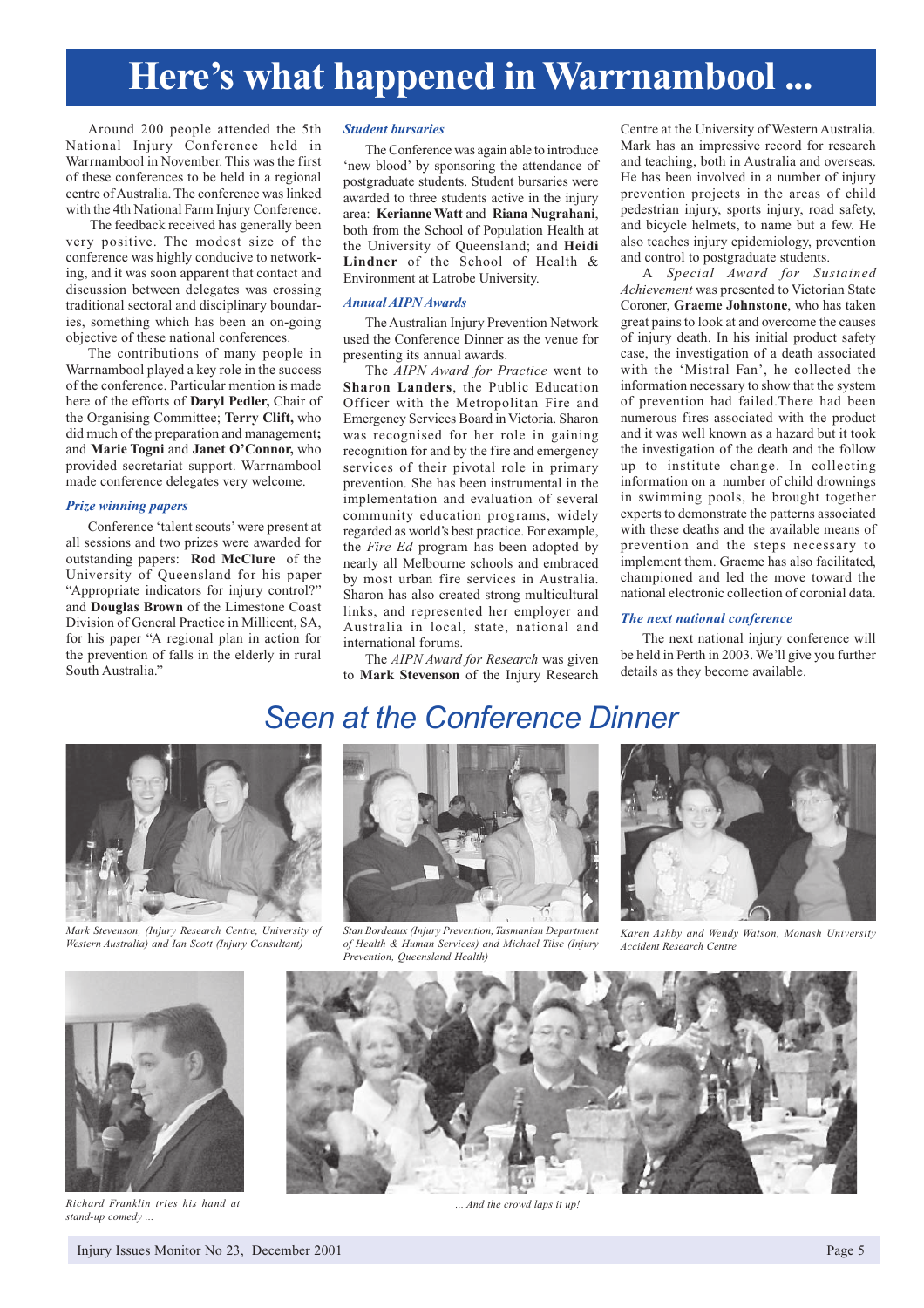## *Seen at the Conference Dinner (continued)*



*Terry Clift and Daryl Pedler (Warrnambool-based members of the Organising Committee)*



*Neil Storey and Patricia Healy (National Occupational Health and Safety Commission)*



*Annie Warn (Health Promotion, NSW Central Coast Area Health Service) and Chris Pollachini (Falls Prevention, Western Sydney Area Health Service)*



*L to R: Jan Shield (Crime Prevention Victoria), Barbara Minuzzo (Royal Children's Hospital Safety Centre, Melbourne), Mark Stevenson (Injury Research Centre, University of WA), Marilyn Lyford (WA Royal Lifesaving Society), Richard Scheiber, (Childhood Injury Prevention, US Centers for Disease Control)*



*Richard Bowman (CSIRO Melbourne)*



*Caroline Finch (Monash University Accident Research Centre)*



*John Wakerman (Centre for Remote Health, Alice Springs)*



*Kerianne Watt and Heidi Lindner, two recipients of student bursaries, with Richard Franklin (AIPN President)*



*Richard Franklin presenting the AIPN Award for Practice to Sharon Landers (Victorian Metropolitan Fire & Emergency Services Board)*



*Jenny Heslop (Mid North Coast Aboriginal Injury Surveillance Project) and Bob Davis (NSW Mid-North Coast Area Health Service)*



*Karen Peasley and Lyndal Owens (Victorian Institute of Forensic Medicine)*



*Marilyn Lyford (WA Royal Lifesaving Society) Jan Shield (Crime Prevention Victoria) Chris Costa (Injury Prevention Control Council of WA)*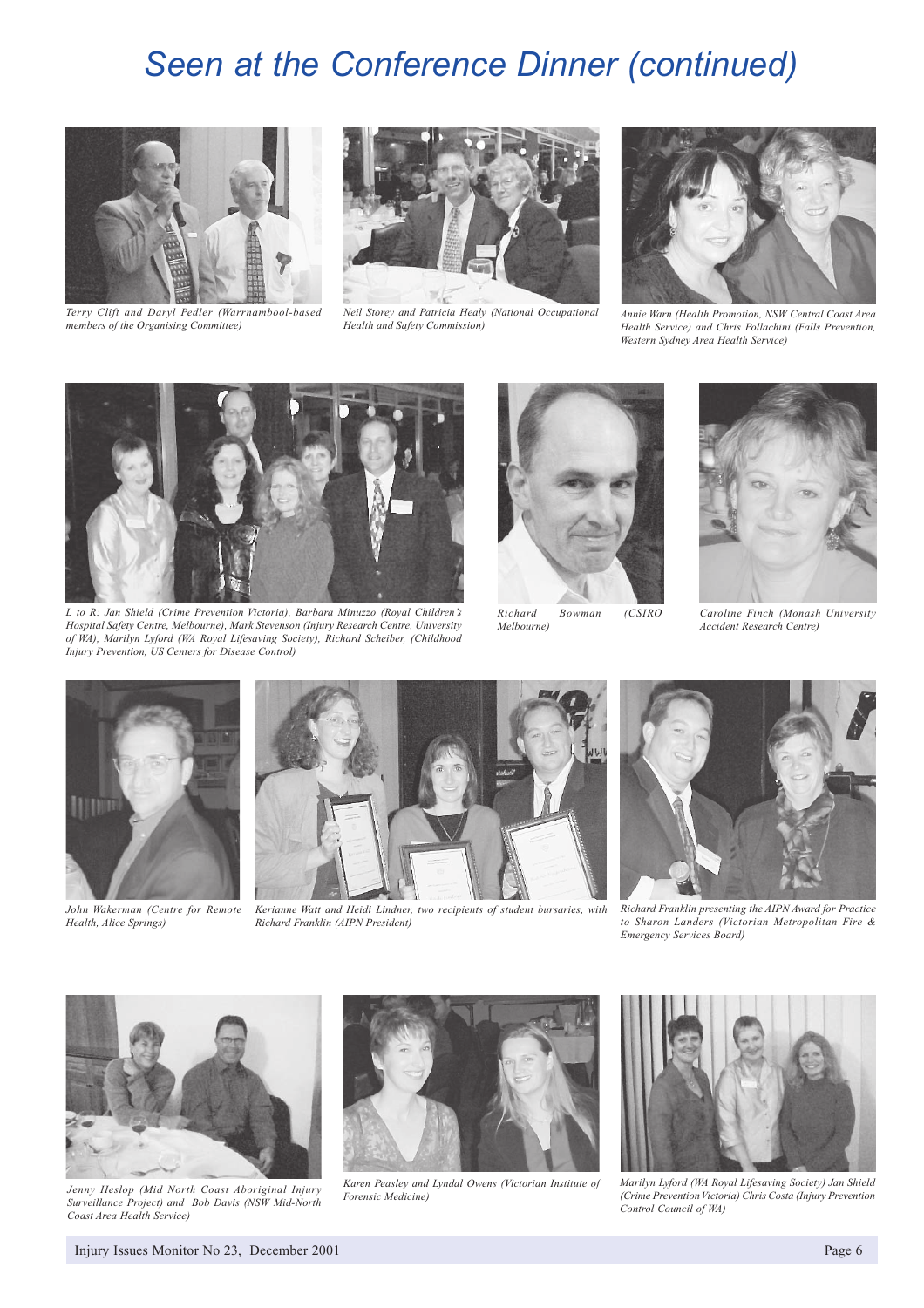

# **New report: Falls by the elderly in Australia**

NISU recently released a new report in its *Injury Research & Statistics Series*. Under the title *Falls by the Elderly in Australia,* the report uses 1998 deaths data and hospitalisations data for the financial year (FY) 1997/98 to examine the issue and leaves no doubt about the seriousness of the problem. In 1998, 1,014 elderly people (65 years and over) died from falls and over 45,000 were hospitalised for injuries caused by accidental falls.

The report was funded by the Commonwealth Department of Health and Aged Care to inform community practitioners, health planners, health administrators, researchers and the public of the scope of the problem of falls in our ageing population.

What follows is a brief overview of the Report's key findings:

### *1998 Fall related deaths*

- More females than males died (female to male ratio of deaths was 1.6:1).
- The death rate increased with increasing age, with the highest rates of deaths occurring at ages 85 years and above.
- The oldest age group (85 years and above) had 40 times the risk of dying from fall-related injuries than the 65 to 69 year age group.
- The most common 'accidental fall' recorded as the 'underlying cause' was 'Fracture, cause unspecified' accounting for 70% of deaths.
- Multiple cause of injury most often diagnosed for the 'underlying cause' was fracture of neck of femur (35%). Head injuries, including skull fractures, were also common, accounting for 13% of deaths.
- Fracture of neck of femur occurred 3.6 times more often as a cause of death at ages 85 years and above than in the 80 to 84 year old age group (343 cases versus 96 cases).

### *1997-98 Fall related hospitalisations*

- The female to male ratio of hospitalisations in people aged 65 years and over was 3:1.
- Rates for both sexes increased exponentially with age, with about a 9-fold increase in rate between ages 65 years and 85 years and above.
- Between age groups 80–84 years and 85 years and above, the rate of hospitalisations doubled for males and increased by 74% in females.
- The mechanism or factor responsible for the injury was reported in 56% of the cases and coded to E-code categories E880–E886. Based on these cases, 39% of the cases were admitted due to injuries sustained from a fall caused by slipping, tripping or stumbling. A further 14% were injured from falling on stairs or steps or from one level to another.
- Forty-eight per cent of the falls occurred in the home—an important focus for interventions to decrease falling particularly during daily activities.
- Fall-related injuries in the elderly accounted for a total of 486,484 bed days, averaging 11 days of care for each of the 45,069 cases admitted.
- The most common injury diagnosed was fracture of lower limb (fracture of neck of femur and other or unspecified fractures of the femur), responsible for about 45% of the injured cases and having an average length of stay of about 13 days.

An earlier edition of the *Monitor* carried an article on the growing problem of elderly falls.**9** In particular, that article noted that older people are disproportionate consumers of health resources. They have a higher rate of admission to hospital and, once admitted, tend to stay there longer. Furthermore, the proportion of older people in the population is set to rise dramatically. ABS predictions are that the proportion of the population aged 65 years and over will double by 2051. The Australian population aged 85 years and over—ie the group most vulnerable to the problems posed by falls—will increase five-fold!**<sup>10</sup>** Clearly, such dramatic increases will have serious implications for the ability of our health and welfare system to meet the future costs and service demands associated with falls among the elderly.

**A copy of this report can be downloaded, in** *pdf* **format, from the RCIS website:** www.nisu.flinders.edu.au/pubs/reports/2001/ eldfalls.php **Printed copies are also available. Enquiries about the latter should be directed to Raymond Cripps, the report's principal author, Tel: 08 8374 0970; E-mail: ray.cripps@nisu.flinders.edu.au**

### **NHMRC funds for injury prevention research**

During November, the National Health and Medical Research Council announced the outcome of its latest round of research grants. Nationally, the NHMRC is funding 408 new Project Grants (\$143 million) and 16 New Program Grants (\$115 million). From the information available, it is evident that 4 of these new projects have a focus on injuryspecific research into primary prevention. These are:

- The policy response to Indigenous petrol sniffing—and how to improve it. Chief Investigator: Dr Peter D'Abbs, Menzies School of Health Research (\$105,000 over 2 years).
- Risk factors for serious farm-work related injury among adult males. Chief Investigator: Dr Lesley Day, Monash University Accident Research Centre (\$664,500 over 4 years).
- Improving vision to prevent falls: a randomized trial. Chief Investigator: Assoc Prof Robert Cumming, Sydney University (\$402,000 over 3 years).
- Cohort study of risk factors for young driver injuries. Chief Investigator: Prof Robyn Norton, University of Sydney, (\$681,250 over 3 years).
- A further project may also contribute to the primary prevention of injury:
	- Epidemiology of osteoporotic fractures in the very frail elderly: risk factors, quality of life and mortality. Chief Investigator: Professor Philip Sambrook, University of Sydney (\$340,000 over 3 years).

A complete list of project and program grants is available at the NHMRC website at: www.nhmrc.gov.au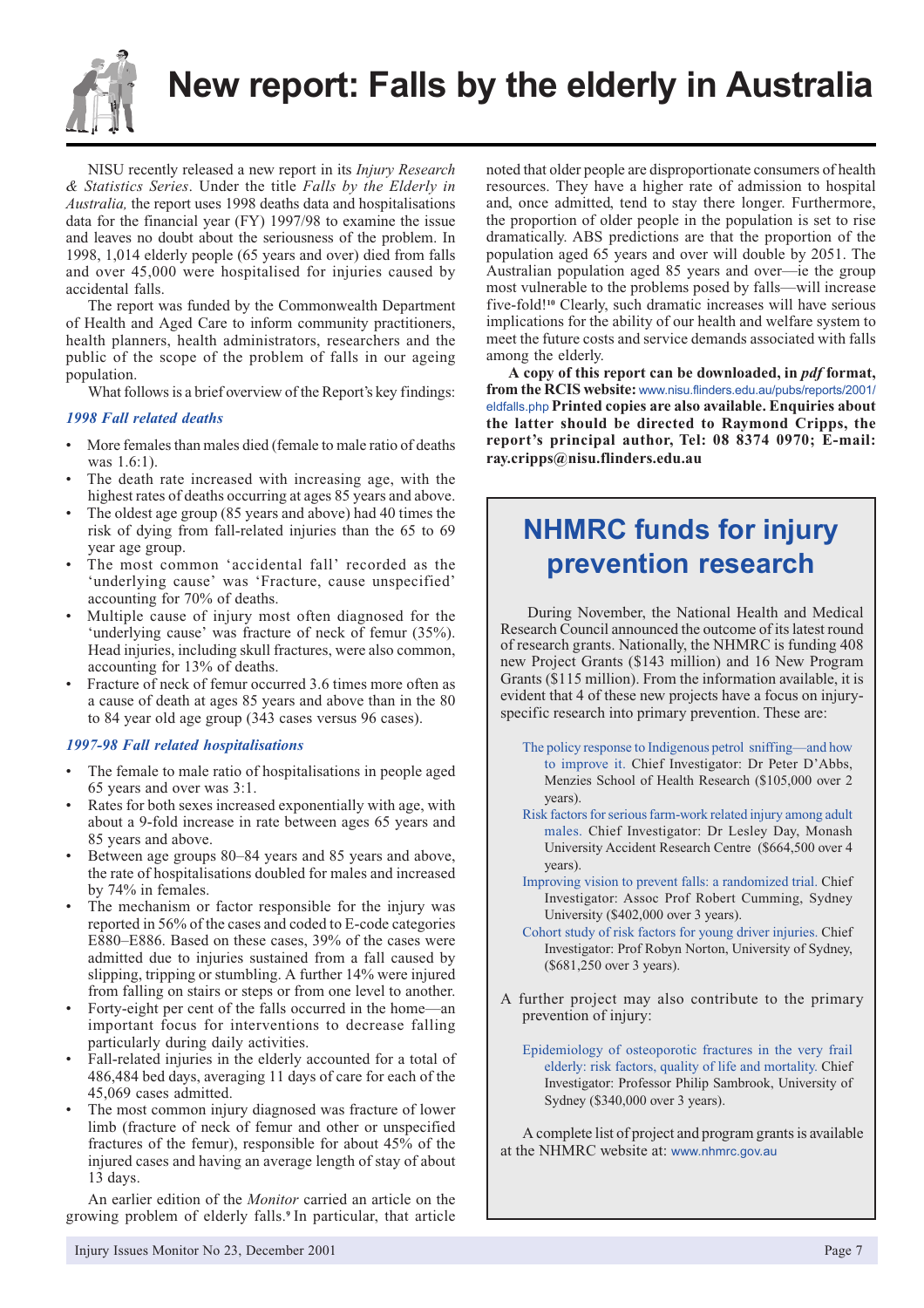# **Information sources on injury among Indigenous Australians**

NISU has recently completed a report intended to provide a guide to information sources which are being used to inform or support prevention of injury in the Indigenous population, and to sources which could be used for this purpose. The project report is in press.

The project, entitled *Information sources for injury prevention among Indigenous Australians: status and prospects for improvement,* was commissioned by the Commonwealth Department of Health and Aged Care (DHAC).

The report was written by NISU's James Harrison and Emma Miller with the collaboration of Tarun Weeramanthri from the Territory Health Services' Centre for Disease Control, John Wakerman of the Centre for Remote Health in Alice Springs, and Tony Barnes of the Collaborative Research Centre for Aboriginal and Tropical Health in Darwin.

### *What do we know?*

Available mortality and morbidity are sufficient to show that Indigenous injury is a major problem, though data limitations leave uncertainty about trends, many risk factors and other important matters.

The report maintains that, while the severe limitations of available information concerning injury prevention in Indigenous communities should not be down-played, it should be noted that much of this information is also lacking concerning injury and injury prevention in the general community.**<sup>11</sup>**

Available literature indicates that injuries and their prevention in Australian Indigenous communities tend largely to be seen in terms of a series of discrete issues (alcohol and injury, road injury, etc.). An 'injury prevention' perspective in which commonality is seen between a range of 'external causes' exists, but is not widespread. Among these discrete topics, the greatest level of attention has been given to alcohol and its effects. While topic-specific approaches are useful, it may be that gains might be made by also considering risk factors and outcomes more broadly. It appears likely that the possible benefits of an injury prevention approach, targeting a broader

range of risk factors and outcomes, have not yet been considered by many Indigenous communities.

Starting from this foundation, further information source development and data collection should focus on those gaps that most directly impede preventative action. Setting priorities among gaps in knowledge and potential topics for future research must involve Indigenous people.

### *What are the gaps?*

Preliminary findings suggest that current sources are generally inadequate for the assessment of trends, identification and quantification of most risk factors, evaluation of the efficacy and other properties of most interventions, and assessment and monitoring of the extent and distribution of the implementation of most interventions.

Among other gaps identified were an absence of information about:

### *Injury and its prevention in urban indigenous communities*

Much of the information found in this study tends to focus on the part of the Indigenous population that lives in remote and rural communities.

### *Rehabilitation and the long term effects of injury*

The report has focused on the circumstances and acute effects of trauma, largely reflecting the data that are available. While most cases of injury result in good recovery, some do not, and it will be important to consider the long-term consequences of injury in Indigenous communities. Indigenous people living in remote communities are likely to have less access to rehabilitative services by virtue of their distance from health centres (perhaps complicated by lack of access to transport, due to high cost in relation to available resources). Another likely factor is non-availability of culturally appropriate services.

### *Future patterns of health burden*

While good information about present health status is necessary, it is not an infallible guide to future patterns. Population projections may be inaccurate due to uncertainties surrounding base assumptions, and even relatively accurate projections of population may fail to identify future health needs. Patterns of morbidity amongst both Indigenous and non-Indigenous populations are subject to considerable change over time that may not be reflected in overall mortality statistics. For example, while life expectancy at birth of Indigenous Australians has remained at similar levels for the past two or three decades, there has been a considerable shift from a predominance of infectious disease to so-called 'lifestyle' diseases during this period.**<sup>12</sup>** Patterns of morbidity and mortality will continue to be shaped by socioeconomic, political and historical factors as well as being mediated by developments in medical technology and services.

### *Future priorities and perspectives*

Views of Indigenous people, policymakers and academics on issues relevant to Indigenous health and injury prevention have evolved quite quickly in recent years, and may well continue to do so. Changes may affect assessments of what information is required, from whom, for whom and for which purposes. The changes will be reflected in a changing operational and policy context.

### *How this report is being used ...*

This report is providing input into a newly established group, the Aboriginal and Torres Strait Islander Injury Prevention Action Committee (ATSIIPAC). ATSIIPAC is a sub-committee of the Aboriginal and Torres Strait Islander Working Group of the National Public Health Partnership.

The Committee is chaired by Tim Agius who heads the Aboriginal Health Unit of the NSW Health Department and has met twice to date.

**Further information about the report is available from James Harrison at RCIS, Tel: 08 8374 0970; E-mail: james.harrison@nisu.flinders.edu.au Enquiries about ATSIIPAC should be directed to Paul Sayers at the Commonwealth Department of Health and Aged Care, Tel: 02 6289 8074; E-mail: paul.sayers@health.gov.au**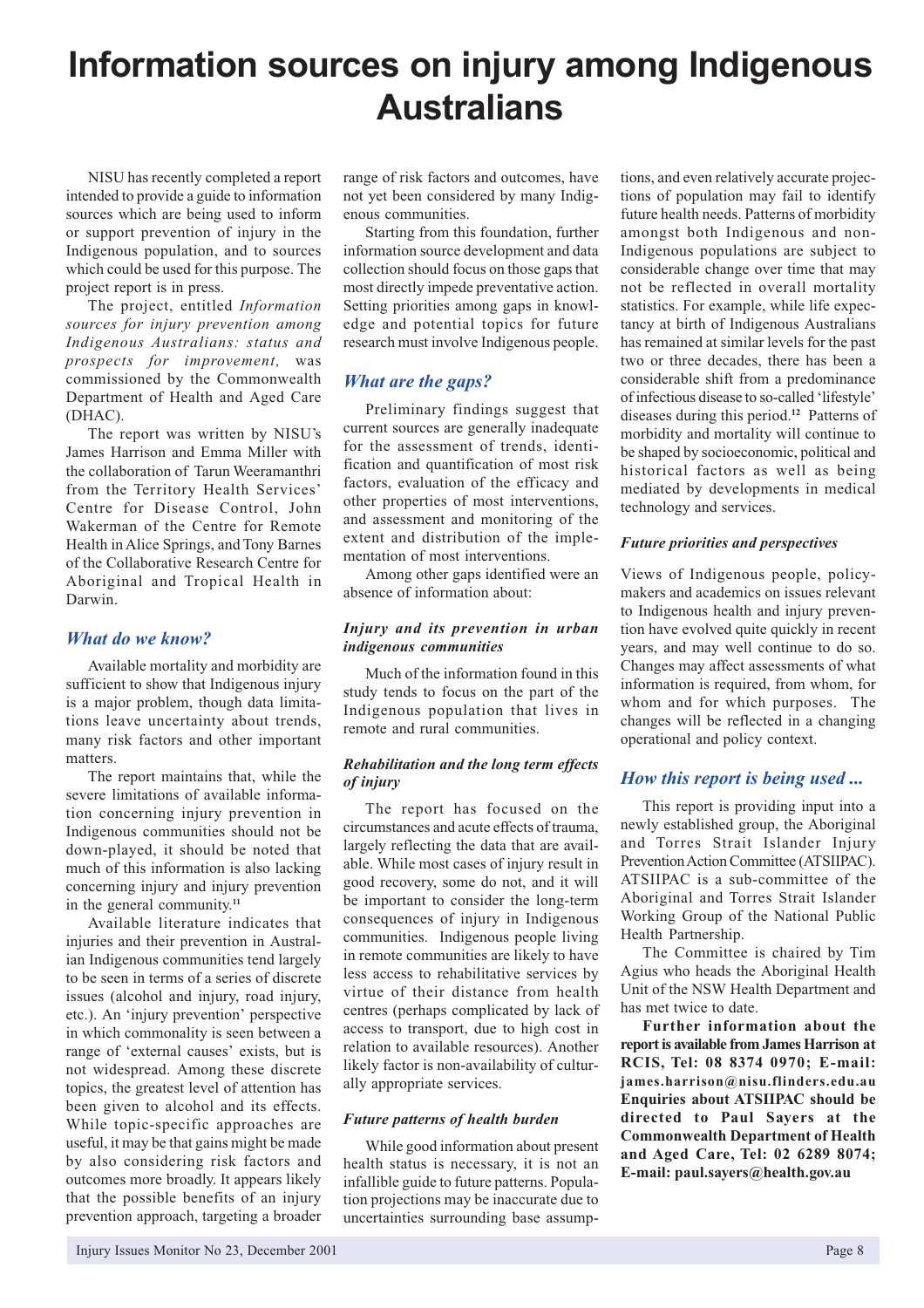### *Changes to ICD-10-AM*

### **James Harrison National Injury Surveillance Unit**

Up to the end of June 1998, Australian hospital data were coded to a clinical modification of 9th version of the *International Classification of Diseases* (ICD-9-CM). A first version of an Australian modification of ICD-10 (ie ICD-10-AM) was introduced at various stages in the different states and Territories: NSW, NT, Victoria and the ACT adopted ICD-10-AM from 1 July 1998. The other four jurisdictions followed suit on 1 July 1999. A second version of ICD-10-AM was introduced on 1 July 2000. Version three is scheduled for release in July 2002, although this is yet to be confirmed.

The External Causes chapter of ICD-10-AM (Chapter XX) has developed considerably between the second and third editions. The greater specificity will make Australia's hospital statistics more useful for injury prevention and control.

Some major gaps in information are now being filled in. In particular, sports injury and work-related injury are beginning to be described to a level of detail in keeping with the importance of these activities as settings for injury.

Other developments reflect changes in patterns of risk (eg. the emergence of 4-wheel drives as common vehicles on Australian roads), recognition that some useful categories were lost with the change from ICD-9 to ICD-10 (eg poisoning by motor vehicle exhaust gas); demand for more detail on the circumstances of some common types of hospitalised injury (eg falls by children from playground equipment); and interest in being able to distinguish certain case types that attract much interest, though the case frequency may be low (eg shark attacks).

The changes arose out of a consultation process managed by the National Centre for Classification in Health and reflect views of people concerned with injury prevention and control in Australia about topics and categories that would increase the value of hospital separations data for injury prevention and control. Practicability of implementation was kept in mind, and clinical coders participated in the process of identifying topics and designing new categories.

All of the changes provide more specific categories by splitting existing external cause categories. Thus, data collected according to the new 3rd edition version can be made compatible with data collected according to earlier versions of ICD-10-AM by collapsing the new categories into the broader ones available in previous editions.

The changes will provide more specific categories for some aspects of Transport-related injuries; Falls; Sports injury; Work-related injury; Intentional self-harm; Assault; Animal-related injury; Injury associated with machinery; and several other types of injury.

The changes will also incorporate more specific identification of Place of occurrence.

**A briefing paper entitled** *New External Cause categories in the 3rd edition of ICD-10-AM* **provides further detail about the proposed changes. The briefing paper can be viewed at NISU's website: www.nisu.flinders.edu.au**

**Any enquiries about this article should be directed to James Harrison, Tel: 08 8374 0970; E-mail: james.harrison@nisu.flinders.edu.au**



### **Beware of falling coconuts**

Each year, Harvard University hosts the *Ig Nobel* prizegiving ceremony. In the words of Ig Nobel organizers ...

The *Ig Nobel* Prizes honor people whose achievements "cannot or should not be reproduced". Ten prizes are given to people who have done remarkably goofy things—some of them admirable, some perhaps otherwise. The *Igs* are intended to celebrate the unusual, honor the imaginative—and spur people's interest in science, medicine, and technology.

The 2001 *Ig Nobel* prize for medicine went to Canadian epidemiologist Peter Barss. Barss was recognised for his 1984 paper "Injuries Due to Falling Coconuts".**<sup>13</sup>** In an interview with his University's newspaper,**<sup>14</sup>** Peter Barss acknowledged that "It does sound like something to laugh at". However, as he was quick to point out, for people living in New Guinea—as he did during the 1980s—falling coconuts are far from being a laughing matter. During his time in New Guinea, he served as the director of a rural hospital, where one in every 40 patients who presented had serious injuries caused by coconuts.

In researching the phenomenon, Barss and a visiting astronomer were able to determine that the kinetic force generated by coconuts dropping from a tree height of around 35 metres "was enough to tear a hole through the roof of a car". That work provided the spark for Barss' subsequent career in injury prevention.

In recent times Barss has been an active campaigner for the prevention of child drowning in Canada and recently earned a national citation from the Red Cross Society of Canada for his ongoing coordination of the *National Drowning Report*. **15**

 He has been rewarded by witnessing an 80% drop in reported cases of infants drowning in Canada, in part due to the alarm he sounded about the number of infants who died in bath tubs while being left unattended for brief periods.

He is currently highlighting another child drowning hazard posed by the shortage of self-latching, self-closing gates on swimming pool fences in his home province of Quebec. "In Quebec over 95% of home pools don't have these doors. Swimming pool vendors don't explain the risks or sell the safety equipment. It costs thousands of dollars to buy a pool and \$25 to make it safer."

Barss recounted to the *McGill Reporter***<sup>14</sup>** that, at the *Ig Nobel* ceremony, he had met a woman who told him she felt bad that he had been singled out for the *Ig Nobel* since he has done such important work. That's not the way he sees it at all: "Even if it's a bit oddball, it's been an opportunity to talk to all kinds of media. I've been interviewed

*Continued on page 12*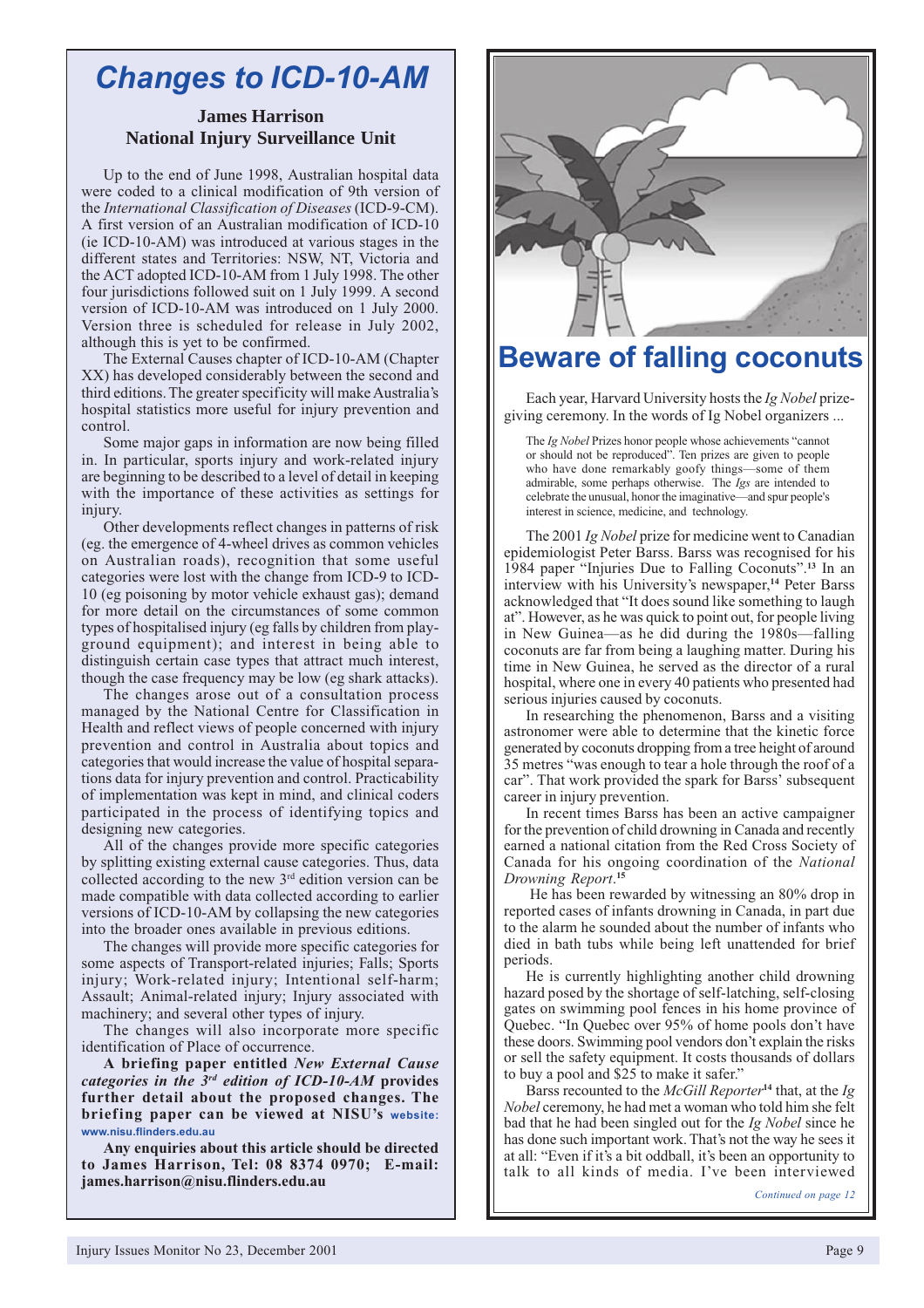# **Something to read ...?**

### **Australian Health Trends 2001**



*Australian Health Trends 2001* outlines key trends in the health of Australians using the latest statistics and other available information. In particular, the report examines health status, health service utilisation and determinants of health. More than 80 different health indicators are used, with each indicator presented as a combination of descriptive text, a table and a graph. This report will be useful for all people interested in public health, including students, academic researchers and policy makers, as well as the general public.

In the last 10 years, fewer Australians died prematurely from coronary heart disease, stroke, cancer, road accidents and other injuries. As a result, life expectancy continues to increase. An Australian boy born in 1999

can expect to live 76 years, and a girl born in the same year can expect to live almost 82 years. Other findings include: increasing death rates from opiate overdose; increases in health and hospital expenditure per person, but falling average lengths of hospital stay; pdf versions of this report can be downloaded from www.aihw.gov.au/publications/phe/aht01/ index.html Printed copies are available for \$27.00 from AusInfo, GPO Box 84, Canberra ACT 2601; Toll free Tel: 132 447 (24-hour service) (AIHW Catalogue No PHE-24).

### **The Health and Welfare of Australia's Aboriginal and Torres Strait Islander Peoples 2001**

This report is jointly published by the Australian Bureau of Statistics and the AIHW every two years. *The Health and Welfare of Australia's Aboriginal and Torres Strait Islander Peoples* brings together a comprehensive body of information about Indigenous health and welfare, predominantly at the national level, and includes, where practicable, data comparable with those for the general population. The report is also a detailed supplement to the AIHW's flagship publication *Australia's Health* and *Australia's Welfare* which is released in alternate years.

A free *pdf* version can be downloaded from www.aihw.gov.au/publications/ihw/hwaatsip01/ index.html Printed copies are available from the ABS for \$44.00 Tel: (02) 6252 5249 (Catalogue No 4704.0).

### **Illicit Drug use in Regional Australia 1988-1998**

New in the series *Trends & Issues*, this recent report from the Australian Institute of Criminology responds to a concern that rates of illicit drug use in regional Australia are approaching, or even exceeding, those observed in metropolitan areas of the country. An apparent increase in crime, and particularly property crime, in regional Australia in the past decade has been linked to the suspected increase in drug use.

The report did indeed find an increased use of illicit drugs in regional Australia over the 10 year period 1988-98: 77% for heroin, 131% for amphetamines, 37% for cocaine, and 47% for cannabis. However, compared to metropolitan Australia, there were fewer drug users in regional Australia at the commencement of the decade. The subsequent rates of growth and durability of drug use since then have also been lower in regional Australia.

The report concludes that it is unlikely that rates of drug use in regional Australia will contemporaneously match those found in metropolitan areas of the country in the near future. This notwithstanding, the report urges the need for the early adoption of the lessons learned from responding to drugs in the metro area if regional Australia is to avoid the drugrelated social disruption which is evident in the cities.

The report can be downloaded as a *pdf* file from www.aic.gov.au/publications/tandi/ tandi192.html

### Adolescent intentional self-poisoning

### Helen Thomas

### Injury Surveillance & Control Unit, SA Department of Human Services

Between January 1990 and December 1999 the South Australian Injury Surveillance System (SAISS) collected data on 535 adolescents, aged 10-19 years, who presented to the emergency department of two participating public hospitals, on 709 occasions, with injuries resulting from intentional self-poisoning (ISP).

During the study period, the rate of ISP amongst adolescents was 1 per 1,000, compared with 0.1 per 1,000 for all other age groups. Adolescents aged between 14 and 17 years inclusive were most at risk from ISP injuries, accounting for 80% (570/709) of episodes.

Since 1993, the number of adolescent ISP episodes has been increasing. Of particular concern was the steep increase in ISP episodes from 1997-1999, which doubled from 71 episodes in 1997 to 144

episodes in 1999. The most common medication used by adolescents to intentionally poison themselves has shifted from sedatives and tranquillisers in the early 1990s to analgesics in the late 1990s. In particular the involvement of paracetamol and aspirin in ISP has increased, from 22% (13/58) of all episodes in 1990 to over 50% (73/144) of all episodes in 1999.

One in four episodes (174/709) of ISP recorded by the SAISS were repeat episodes by adolescents who had intentionally poisoned themselves previously. The average number of repeat episodes was 2.1 with a range of 1-24, highlighting a broad range of repeat behaviour. One-fifth (35/174) of repeat episodes occurred within one week of the primary ISP presentation, and 67% occurred within three months.

Several key issues need to be considered to address the problem of adolescent ISP. Rates are increasing. There is a high rate of repeat behaviour, and only a brief interval time for intervention between the primary ISP episode and subsequent episodes.

**Helen Thomas is enrolled in the Master of Applied Epidemiology Program at the Australian National University's National Centre for Epidemiology and Public Health at the Australian National University, and is based at the Injury Surveillance and Control Unit of the Department of Human Services in Adelaide. She can be contacted on Tel: 8226 6220, Email: Helen.Thomas@dhs.sa.gov.au**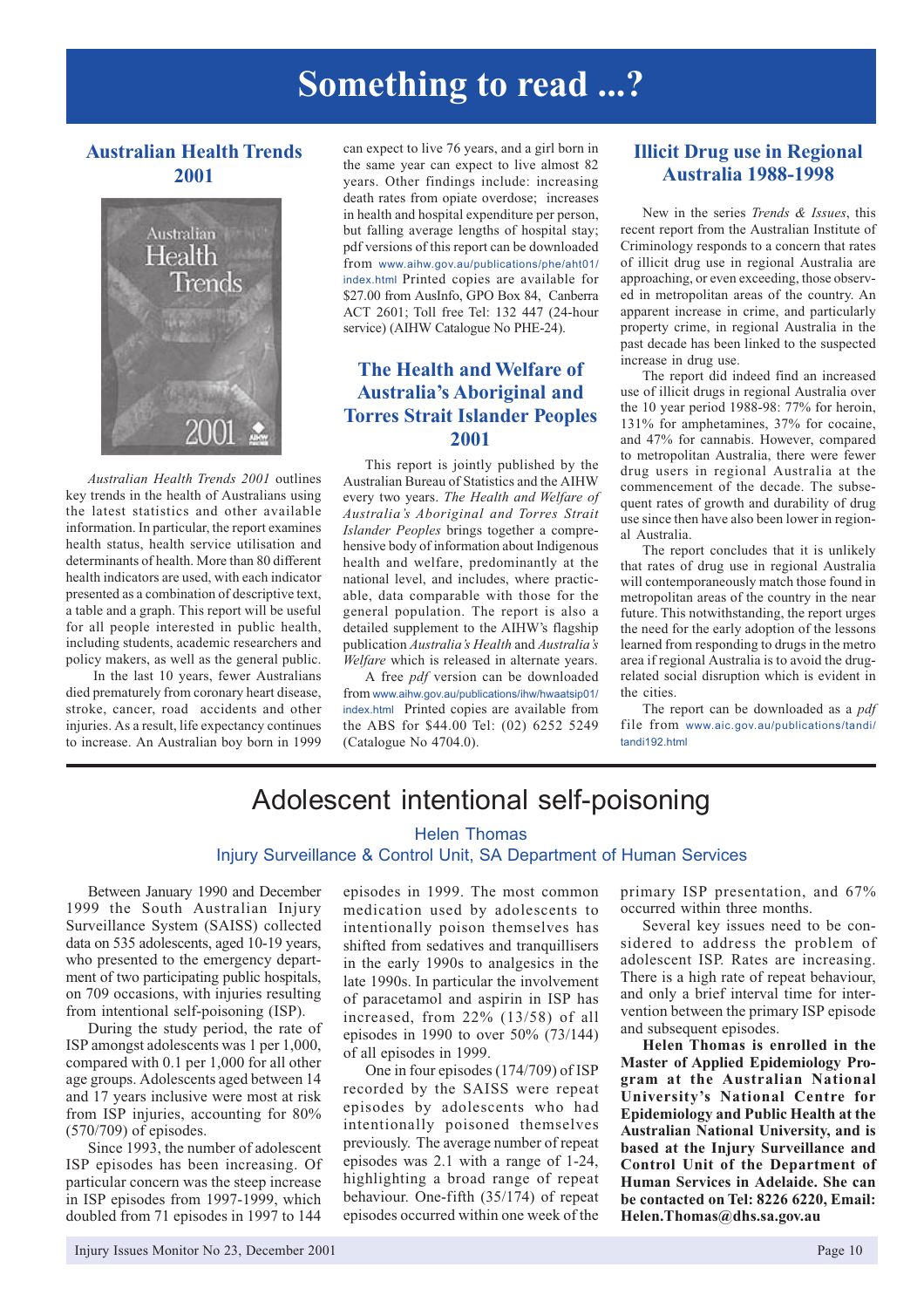### *NPHP "Schema for evaluating evidence on public health interventions": an injury case study*

### **James Harrison Research Centre for Injury Studies**

"Evidence-based decision-making" is generally accepted as being desirable for injury prevention, as it is for other areas of health policy and practice. Systematic reviewing and appraisal of evidence, best exemplified by the Cochrane Collaboration, has become an important tool for decisionmaking in clinical medicine.

The Cochrane approach has been applied to public health (or population health) interventions, including some injury prevention topics. However, differences tend to be found between clinical and public health interventions in terms of study designs and types of evidence. Recognition of these has prompted views that different or additional approaches might be useful for evaluating evidence on public health interventions.

The National Public Health Partnership has funded the Australian Centre for Effective Health Care at the University of Sydney to develop "A proposed schema for evaluating evidence on public health interventions". The project is being conducted by Lucie Rychetnik and Michael Frommer.

The first version of the Schema was published as an NPHP discussion paper in April 2000. A second stage of the NPHP project has involved doing a small number of case studies in which a revised version of the Schema has been applied to literature on a particular public health topic. James Harrison, Director of the Research Centre for Injury Studies, was invited to undertake a case study in the area of injury prevention. The other members of the team who did this case study are Emma Miller and Su Gruszin.

We selected for this Case Study a topic in which public and policy interest is considerable, and for which evidence was likely to be quite limited in amount and type. The Schema will be particularly valuable if it assists evaluation and decision making in this (common) type of situation.

The topic selected for the case study was harm reduction by means of restriction of alcohol supply in communities in remote Australia, with particular reference to Aboriginal communities. The main study question was whether restriction of supply has been shown to reduce harm, particularly injury.

This article summarises our conclusions concerning the draft Schema. (The review resulting from the case study is being finalised prior to publication.)

We found that use of the schema forced us to pay close attention to the presence and *absence* of the elements of information about studies that are specified in the schema questionnaire, some of which might otherwise have been overlooked. It encouraged us to consider some relevant contextual questions, particularly including whether it is plausible that better evidence will be obtained on issues of interest.

The draft Schema was, however, time-consuming and laborious to use. Most of the literature that we examined reported post hoc evaluations of community-initiated interventions, and the version of the schema that we used had not been written with this type of literature in mind.

We concluded that the Schema provided a useful degree of systematisation of a difficult evaluation process, at the cost of laboriousness. This benefit may be greatest for reviews done by a team not already familiar with the subject matter at a detailed level. However, use of the Schema might help even subject-area experts to gain new insights (eg by highlighting

as a 'gap' a characteristic of a body of literature that has been overlooked).

Benefits might also be gained by readers of reviews if the Schema became used widely. This is because they would become familiar with the standardised structure and content of the resulting documents.

While the Schema has potential to help a team to focus attention on the most relevant and adequate evidence concerning a question, it does not, *per se*, provide new methods or tools for the central evaluative task. Nor does it add to the amount or strength of evidence.

Our conclusions were based on the use of a draft version of the Schema on a body of literature that we expected to pose challenges. Rychetnik and Frommer are taking account of our findings along with those of other case studies as they continue to develop the Schema.

**For further information regarding this article, contact James Harrison, Tel: 08 8374 0970; E-mail: james.harrison@nisu.flinders.edu.au The most recent version of the proposed schema—Version 3.1, July 2001, is available for downloading at the National Public Health Partnership's website:** www.dhs.vic.gov.au/nphp/ppi/evidence/ schema/index.htm